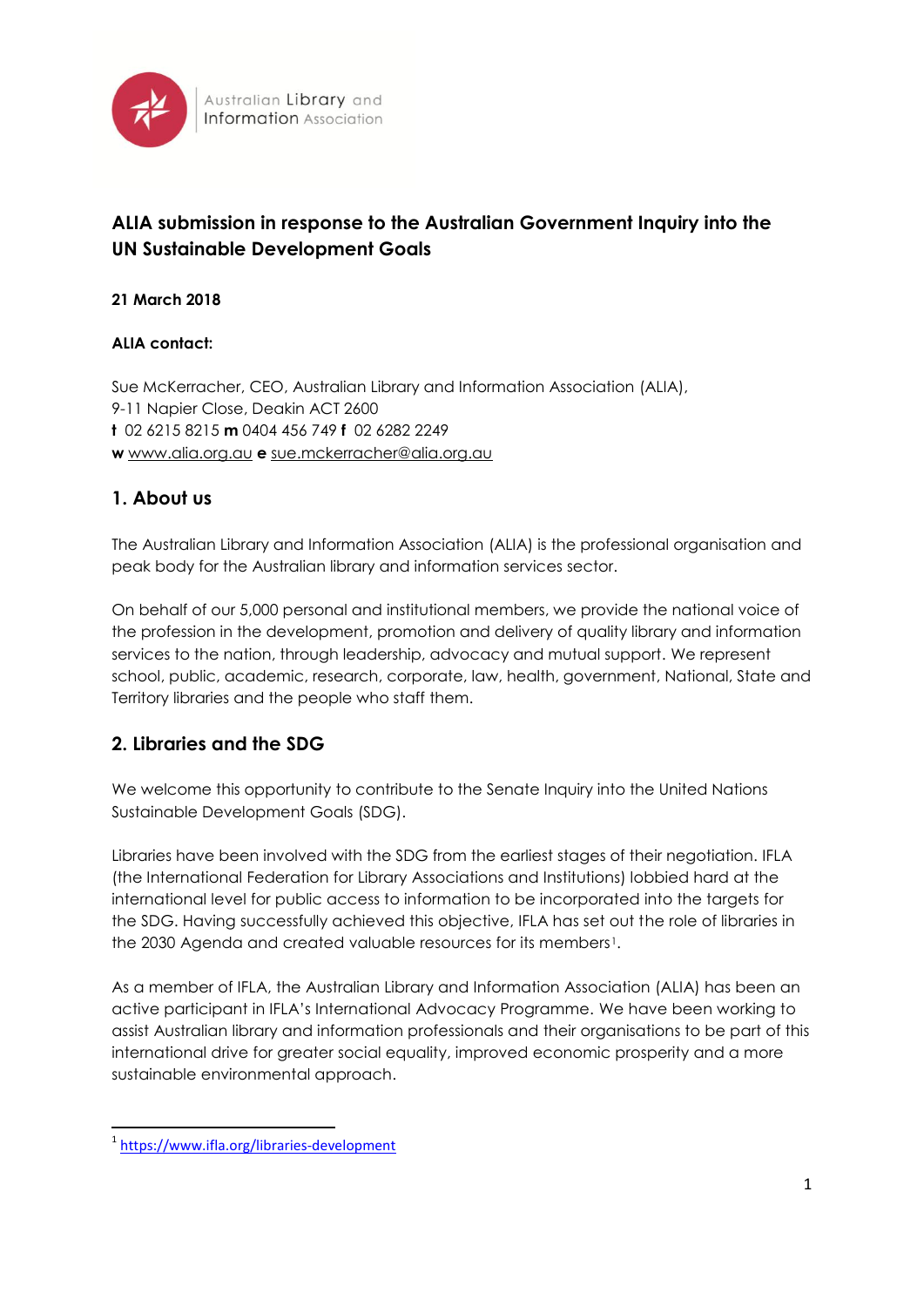- We have been part of the conversation with the Australian Government Department of Foreign Affairs and Trade (DFAT) since 2015.
- In 2016, we connected peak bodies for galleries, libraries, archives, museums, historical societies and other collecting institutions with our DFAT colleagues and, in March 2017, we hosted a briefing session on the SDGs for Professions Australia members at ALIA House.
- At our AGM in May 2017, ALIA Members agreed to include an additional Object in our Constitution, incorporating the principles of the United Nations Universal Declaration of Human Rights Article 19 and the 2030 Sustainable Development Goals.
- ALIA participated in the second Australian Sustainable Development Goals Summit, in Melbourne on 13 March 2018.
- We will be hosting a one-day Summit on the SDGs for library and information professionals in the Asia-Pacific region, to be held alongside the ALIA Asia-Pacific Library and Information Conference on the Gold Coast, on 29 July 2018.

We have made a number of presentations about the SDG to colleagues in libraries, cultural institutions and humanities research.

# **2. Understanding and awareness of the SDG**

ALIA has been working to raise awareness of the role libraries can play in the SDG, as described above. We see the role of libraries falling under three headings:

1. Our facilities, programs and services help deliver against a number of goals and targets, including:

Goal 1: universal literacy to break the cycle of poverty and disadvantage Goal 3: providing people with the information they need to stay healthy Goal 4: quality education through formal and informal learning Goal 5: safe meeting places and programs for women and girls Goal 8: help for job seekers and business start ups Goal 9: digital inclusion activities supporting the Smart Cities agenda Goal 10: outreach services that make learning possible for everyone Goal 11: preserving the nation's cultural heritage Goal 16: public access to information and cybersafety initiatives Goal 17: national and international partnerships to achieve a better future

2. Our work provides examples of success – data and statistics – which can be used as part of Australia's reporting.

Our report Australian libraries support the Sustainable Development Goals, featuring case studies of how libraries contribute, is included with our submission.

3. We can help communicate the 2030 Agenda to a wide audience.

Libraries can play an important role in communicating the SDG to the wider Australian community. Through our network of public libraries, we have more than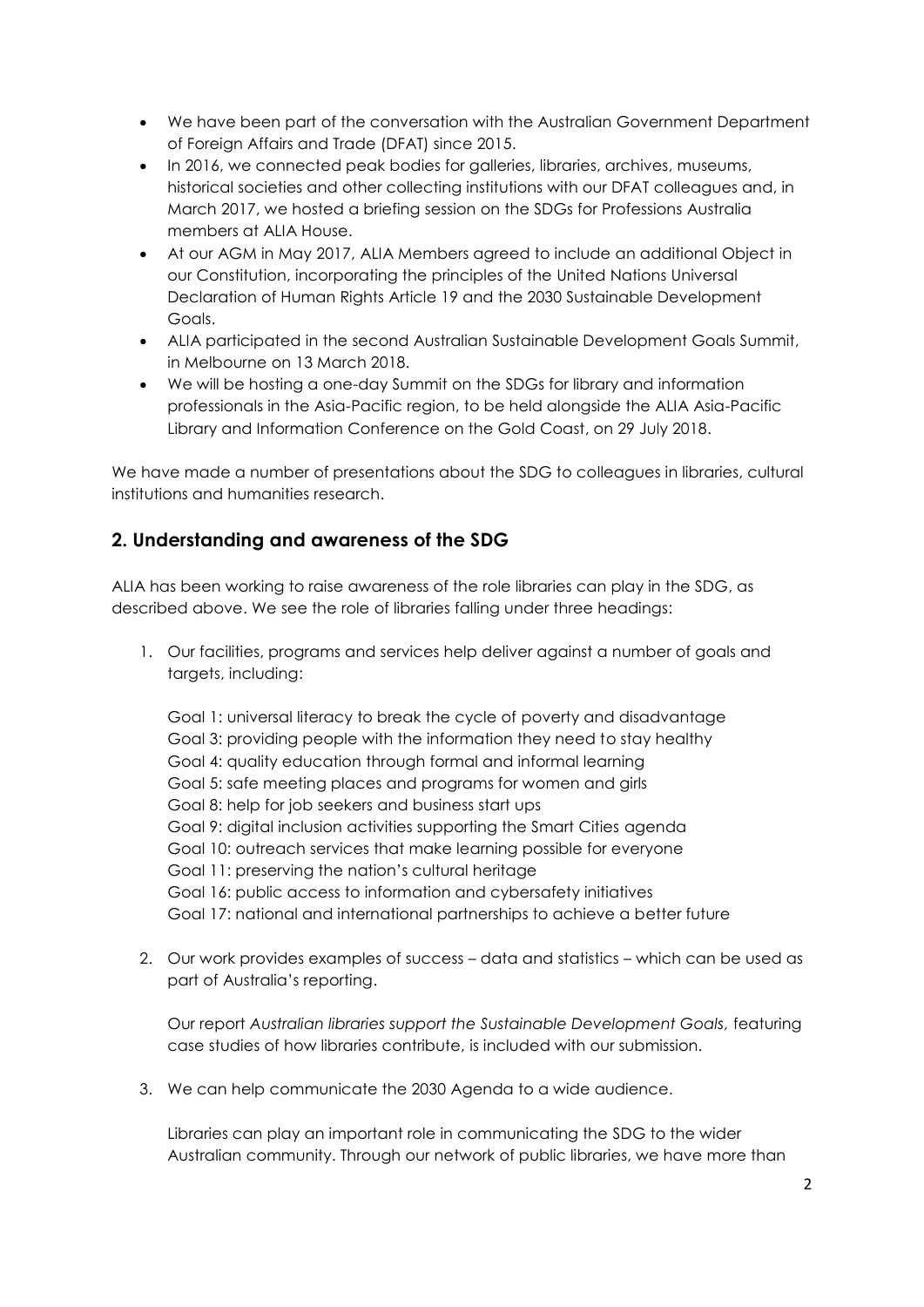1600 "shop windows" in communities across metro, regional and remote parts of Australia. Our reach is even greater when we consider school, academic, special, National, State and Territory libraries.

As the peak body for libraries, ALIA is providing the awareness, encouragement and resources to enable Australian libraries to incorporate the SDG in their own strategic plans and policy statements.

# **3. Potential costs, benefits and opportunities**

Our *Australian libraries support the Sustainable Development Goals* report demonstrates how effectively libraries are already supporting the SDG within core funding.

As we progress along the 2015-2030 timeline, we anticipate all three levels of government will set stretch targets to take us beyond what we are currently doing, into new areas of service delivery. For example, civic buildings, including libraries, will be aiming for "net zero carbon"; new technologies will require us to develop new skills and find new ways of working; increased SDG-related expectations from our communities will put greater pressure on already tight budgets.

Libraries are ready for the challenge, but funding bodies will need to recognise where additional investment is required to make change possible and effective.

### **4. Monitoring and communicating performance**

For this to be effective and engaging at a community level, targets need to be simple, meaningful, easy to measure and visible.

Libraries are well placed to make performance measures visible in communities, for example through library displays, public meetings, reports on our websites and via our social media presence.

### **5. Best practice in other countries**

Libraries in Australia have been recognised by our peers around the world for demonstrating best practice in how we have embraced the SDG and how we are using the goals to provide a framework for our activities.

While we can always learn from others, we are proud of the leadership Australian libraries have shown on the international stage.

### **6. Recommendation**

We recommend that the importance of libraries in delivering the SDG be acknowledged within the committee's report, opening the way for further partnerships with government, academia and civil society, to progress the 2030 Agenda.